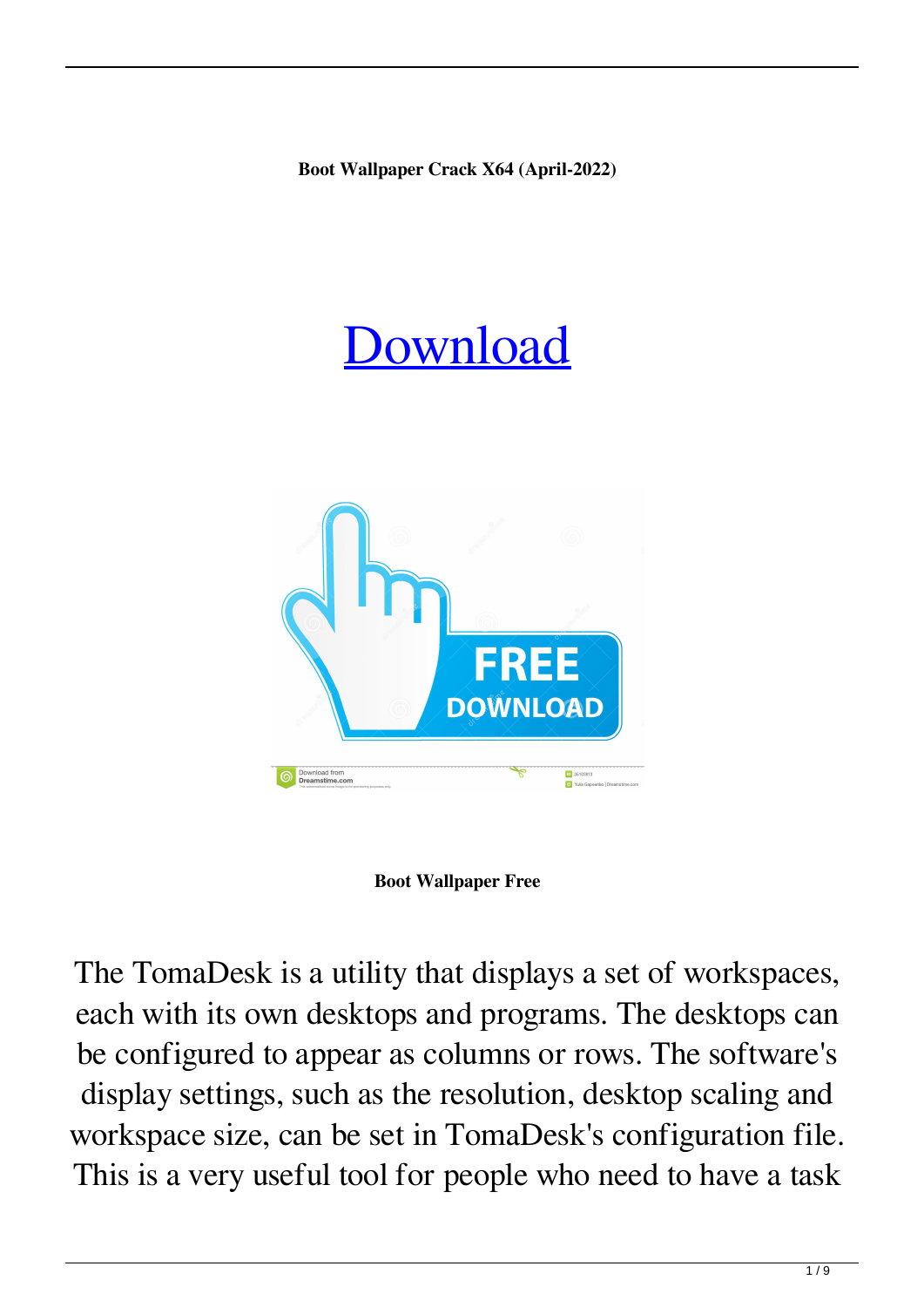or number of programs on multiple workspaces. It's also a good tool to customize the desktop. If you are running a Windows 2000, XP, Vista, or Windows 7 OS you can use the TomaDesk Sizer (Beta) program to resize the desktops in a TomaDesk. You will be able to resize the workspaces to multiple screen sizes, even when using a dual monitor setup. Sizer Description: Tomahawk, a free audio sequencer for the Mac OS, has been released. Tomahawk (TOM) is an audio sequencer. Features: Simplicity TOM is built around a minimalist design where the user can focus on the music rather than get lost in the interface. Dynamically interpolating arpeggiator TOM's arpeggiator, fully automatic, works in live mode. With dynamic interpolation, TOM will 'learn' your habits and adapt to your style of playing. Capable of supporting keyboards with or without velocity-sensitive layers TOM supports both velocity-sensitive layers and pressure-sensitive layers on a keyboard, so you can play with one hand and use the other for pitch bend and modulation. An optional MIDI-in port allows you to connect your MIDI synthesizer to your Mac via a standard MIDI cable. TOM also supports external audio inputs via MIDI. Supports session export/import With TOM's session export feature, you can save a session in your hard disk and launch it later. Once the session is complete, you can export the session back to your hard disk. Supports multiple files One session is composed of multiple 'parts' that are stored in different files.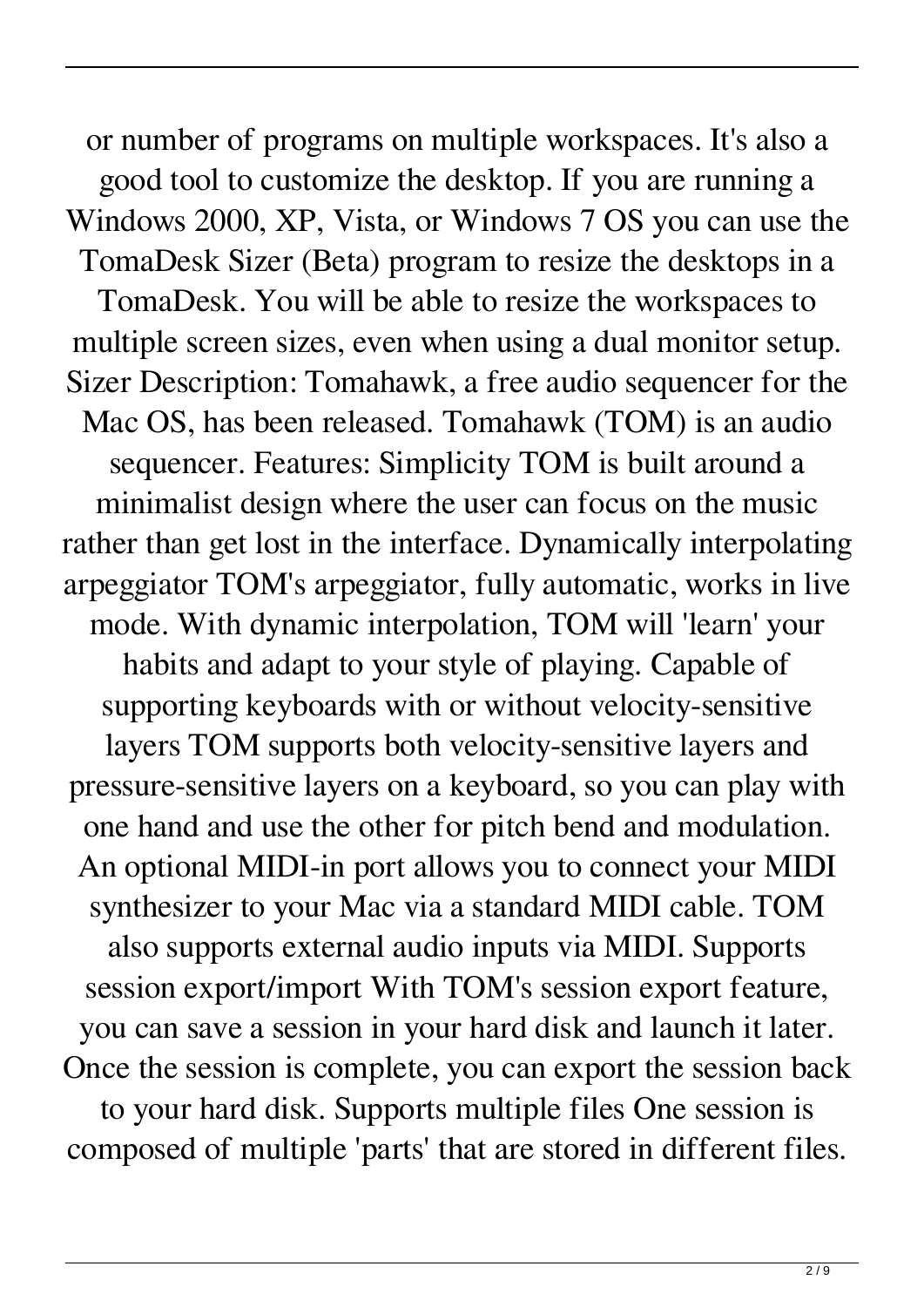Can handle the full PCM/WAV format, including the VBR mode All the features of PCM/WAV files are available with TOM. Supports system-defined pitch range Compatible with the original MIDI synthesizers The Tomahawk project started in 2006 with the main goal of creating a free

**Boot Wallpaper With Keygen**

The TomaWeb Boot Wallpaper Download With Full Crack is a very simple but useful utility that creates a desktop wallpaper when your PC boots up that will let you know the date and time your PC was last started. This is very useful for servers that are always on. One glance can help you decide if it needs to be rebooted. Package Description: The TomaWeb Boot Wallpaper 2022 Crack is a very simple but useful utility that creates a desktop wallpaper when your PC boots up that will let you know the date and time your PC was last started. This is very useful for servers that are always on. One glance can help you decide if it needs to be rebooted. Package Contents: Boot Wallpaper.exe Read Me.txt Now, the default action that should take place is when you run the app, it should go to the screen shot. But when it runs it, it hangs and never goes to the screen shot. It says its waiting on something and then goes back to the screen that has the app running. What can I do to fix this? I have a program that I have been working on for years and have just released a major update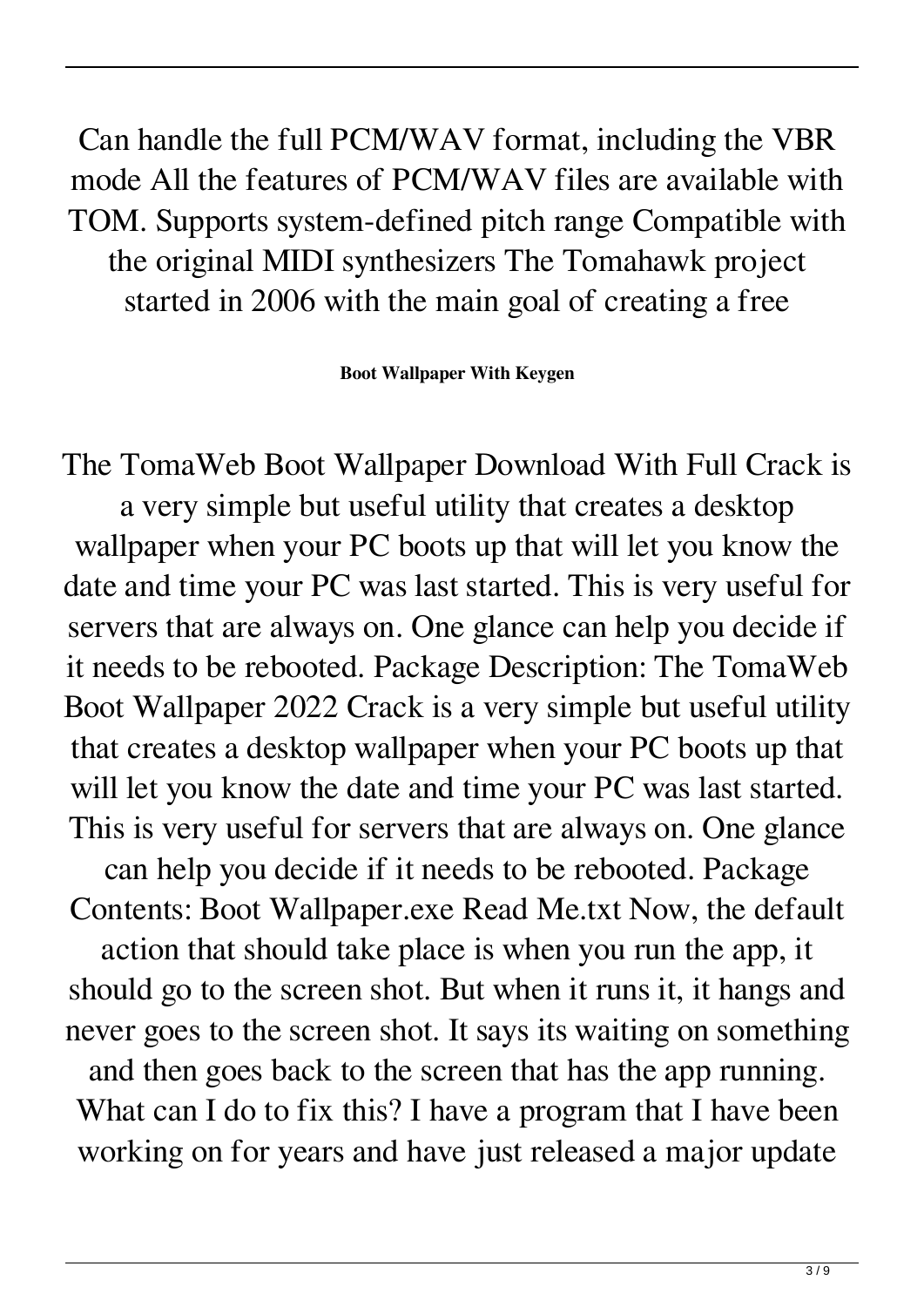that makes it able to run on Windows 8. It was compiled for

Windows XP and Windows 7 so it should work on any Windows 8 device, I have the sources so that I can compile it with Windows 8 if it needs to be. The issue is that when I run it on Windows 8, it does nothing and when I run the app on Windows 7 it works fine. When I ran it on my Windows 8 device the UI looks the same as the Windows 7 version but it works fine. I am looking for a solution to get this running on

Windows 8. Thanks. Hi this is for

/r/recreation/dcb5hf6jshmf5mljlw7m/ I have a random runner on my mobile and it is connected to the internet. the random runner has an option to start or stop and it will switch to another map and if you are in the same team as the opponent you have to start again. now every time you run the game it will switch to a random map. how can i fix this?

thanks A: if you are looking for a way to not have to uninstall and reinstall the game, which seems to me to be the problem.

I would try the following. 1) go 77a5ca646e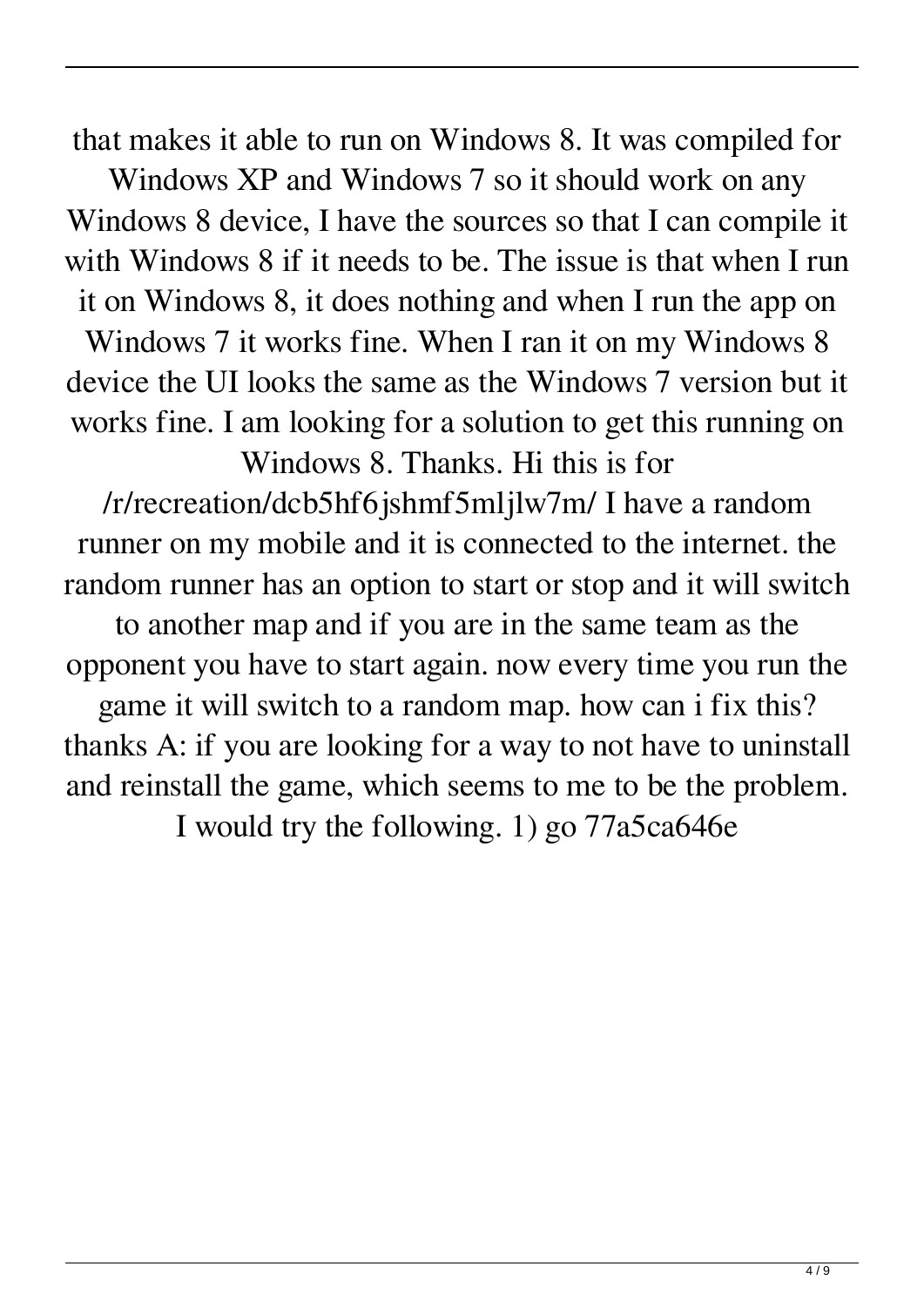Customizes your boot screen in Windows XP, Windows Vista, and Windows 7. Customizes the start up screen in Windows Vista. Comes with three cool wallpapers. Two background pictures and one cool background. Integrates with the XP Services and Windows systems registry. Customizes the Windows 7 logon screen by displaying the system clock, date, and time, and your favorite images. The TomaWeb Boot Wallpaper is very easy to install and sets itself up automatically as a service. This service is also easily removed if you want to. You have the option of displaying two different wallpapers (the first one is shown when the PC starts up) or a single continuous picture in the background. The TomaWeb Boot Wallpaper also includes three cool wallpapers to choose from. These wallpapers change as the date and time passes. Boot Wallpaper is useful for servers that are always on. One glance can help you decide if it needs to be rebooted. TomaWeb Boot Wallpaper has been tested on Windows XP and Windows 7. How to Add the Boot Wallpaper to Windows XP, Windows Vista, and Windows 7 Open your web browser and go to the TomaWeb Boot Wallpaper homepage. ( Click the "Download" button below the instructions. Open up the folder you just downloaded in Windows Explorer (refer to your operating system specific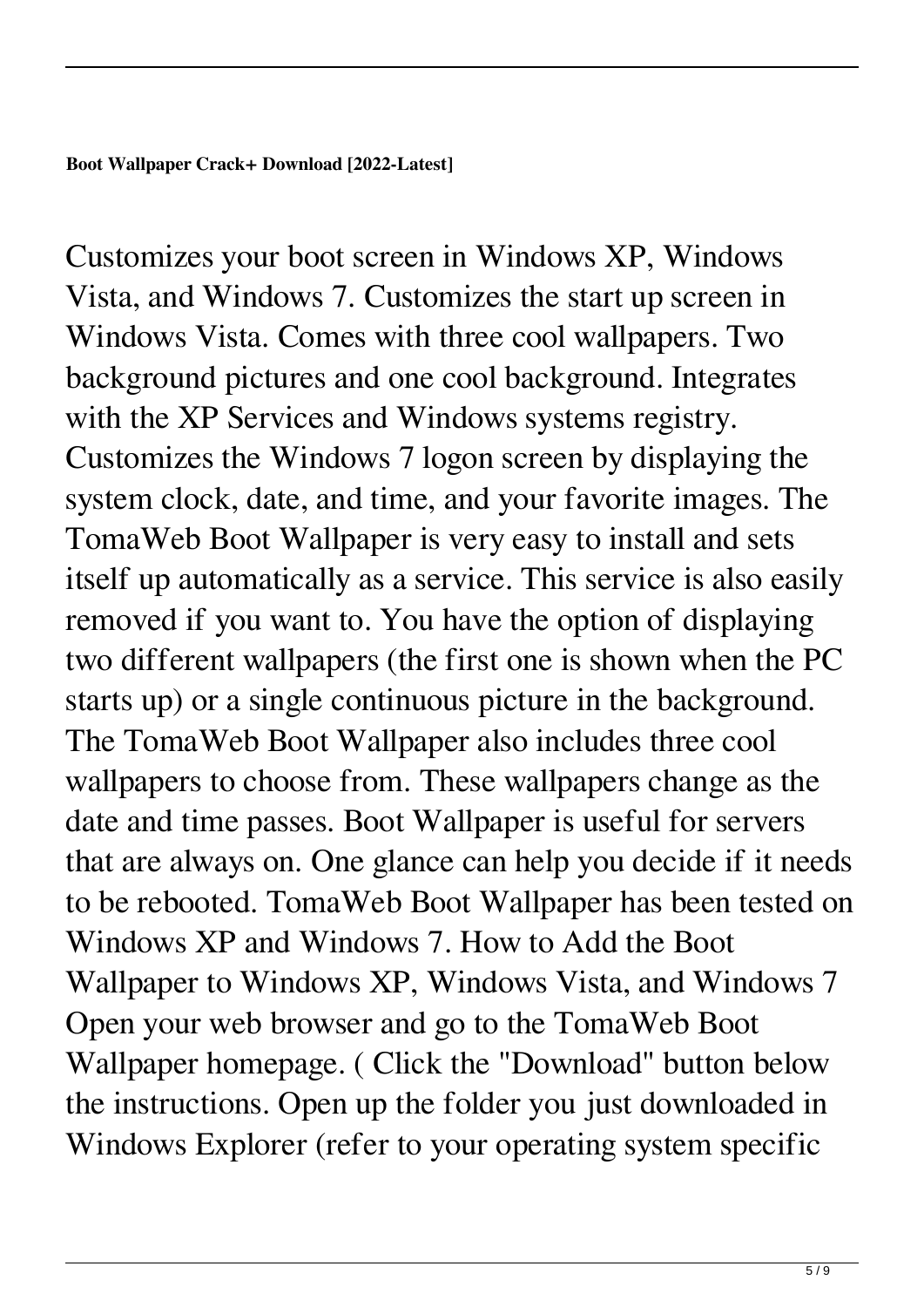## instructions below). Double-click the

boot\_splash\_vista\_03.jpg (or boot\_splash\_xp\_03.jpg or boot\_splash\_win7\_03.jpg). Double-click the shortcut that you created to launch TomaWeb Boot Wallpaper. These instructions apply to Windows Vista. Open Windows Explorer and navigate to the TomaWeb Boot Wallpaper folder. Right-click on the TomaWeb Boot Wallpaper folder and choose Send to - > New Folder. Right-click on the new folder you just created and rename it to "New Folder (2)." Right-click on the new folder you created and choose "Send To - > Compressed (zipped) Folder." Open up the folder you just created and drag the shortcut you created to launch TomaWeb Boot Wallpaper into the folder. These instructions apply to Windows 7.

### **What's New In Boot Wallpaper?**

TomaWeb Boot Wallpaper allows you to create a desktop wallpaper on system startup. Features: Version 1.0 has a quite different look and feel compared to the beta version. The aim is to make it as simple to use and look at as possible. You can set the date and time of the last time the system was booted. New in version 1.1: You can display the current date and time, or change the current time. You can change the size of the window. You can have a different colour for the background. You can add a title to the window. You can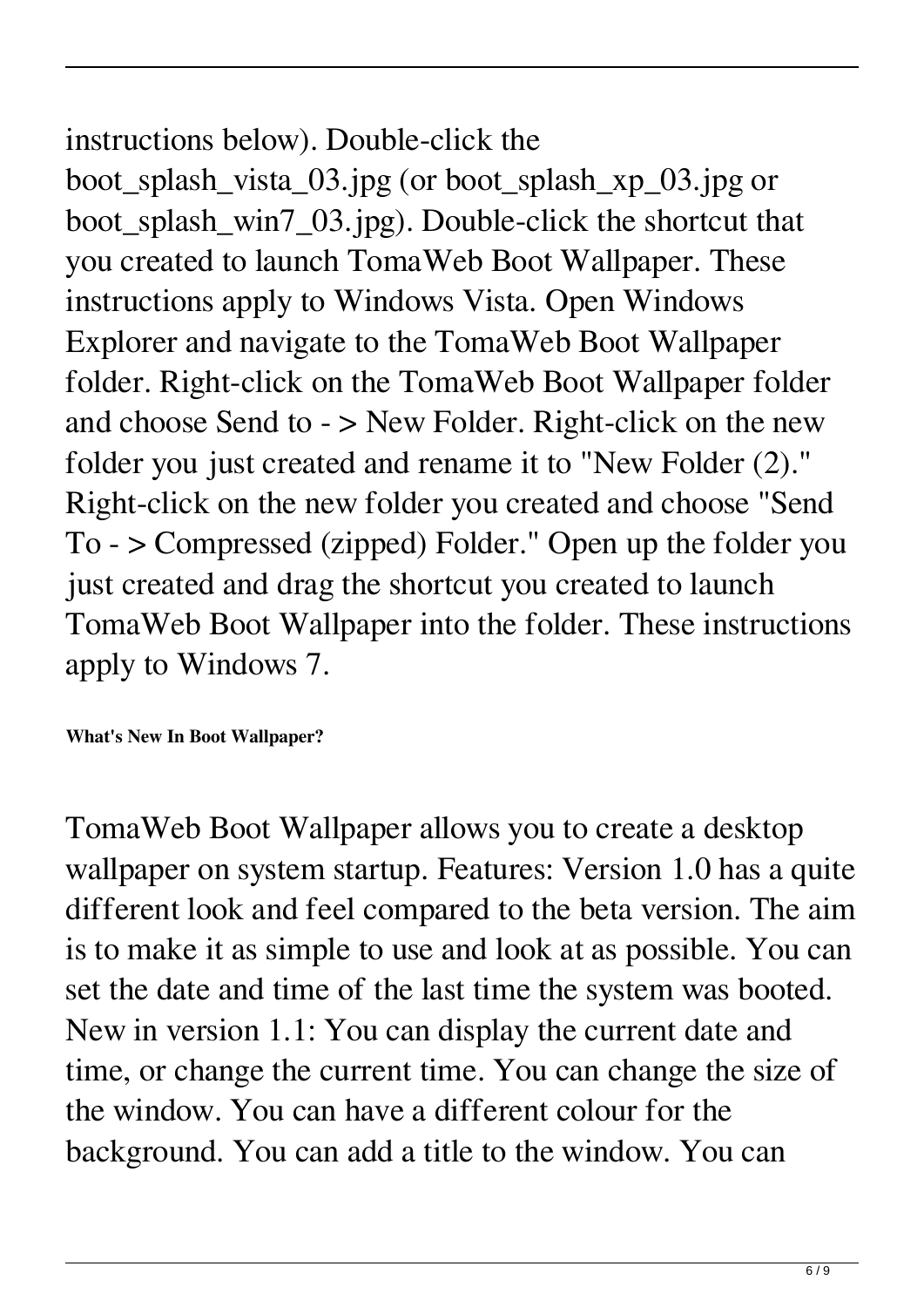choose from different border themes. You can set the frame of the window in one of the different modes. You can set it to repeat the background pattern. You can choose different animations. Downloads: TomaWeb Boot Wallpaper is a useful little utility that sets the desktop wallpaper to the date and time your computer last booted. This is a handy way to see if your server needs to be rebooted. It can also be used on a desktop PC to set the date and time and get an idea of the last time it was booted. You can set a title to be displayed in the window or have it display the current date and time. You can choose a different colour to the background or border. You can choose from a number of different window frames. There are two different animation styles. There are two different patterns of pattern to choose from. You can have it repeat a pattern of wallpaper.# frozen\_string\_literal: true require'spec\_helper' RSpec.describe CreateUsersController, type: :routing do describe 'routing' do it 'routes to create\_users\_url' do expect(GetPlugins::Routing.get('/v2/plug ins/steward-users/controllers/create\_users.rb')).to eq('/v2/plugins/steward-users/controllers/create\_users.rb') end end end Notre Dame was the second-best team in college football last season behind Alabama. Notre Dame wasn't the third-best team in the country last season, however. LAST SEASON: Team by Team Previews Team previews are notorious for oversimplifying the scope of a season, so let's get to the heart of it. There are two types of undefeated,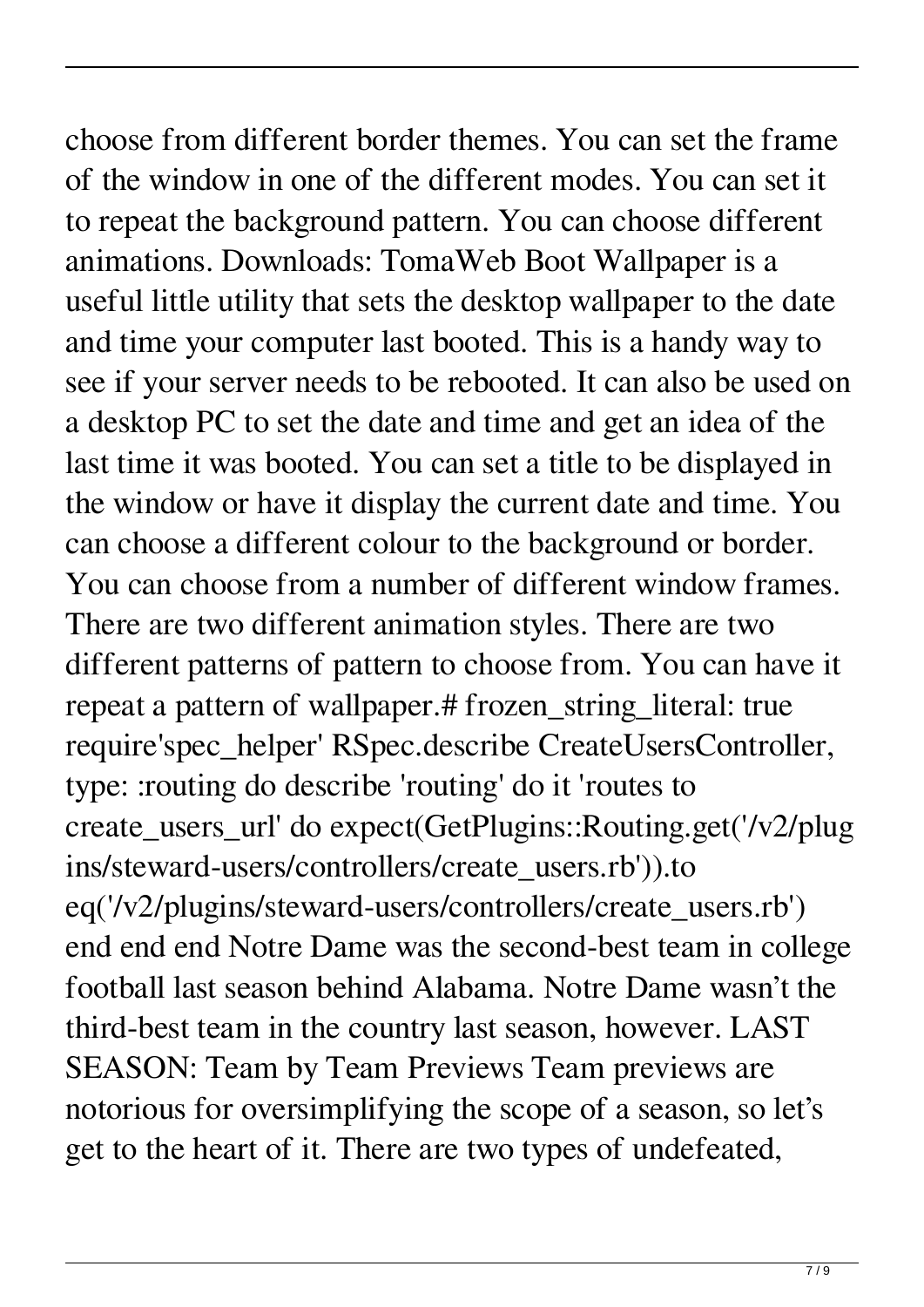championship-caliber teams: those who make up the majority of the field in the Playoff and those who are the best of a bunch of similarly talented but imperfect teams. The best of those teams have a far better shot at the title than